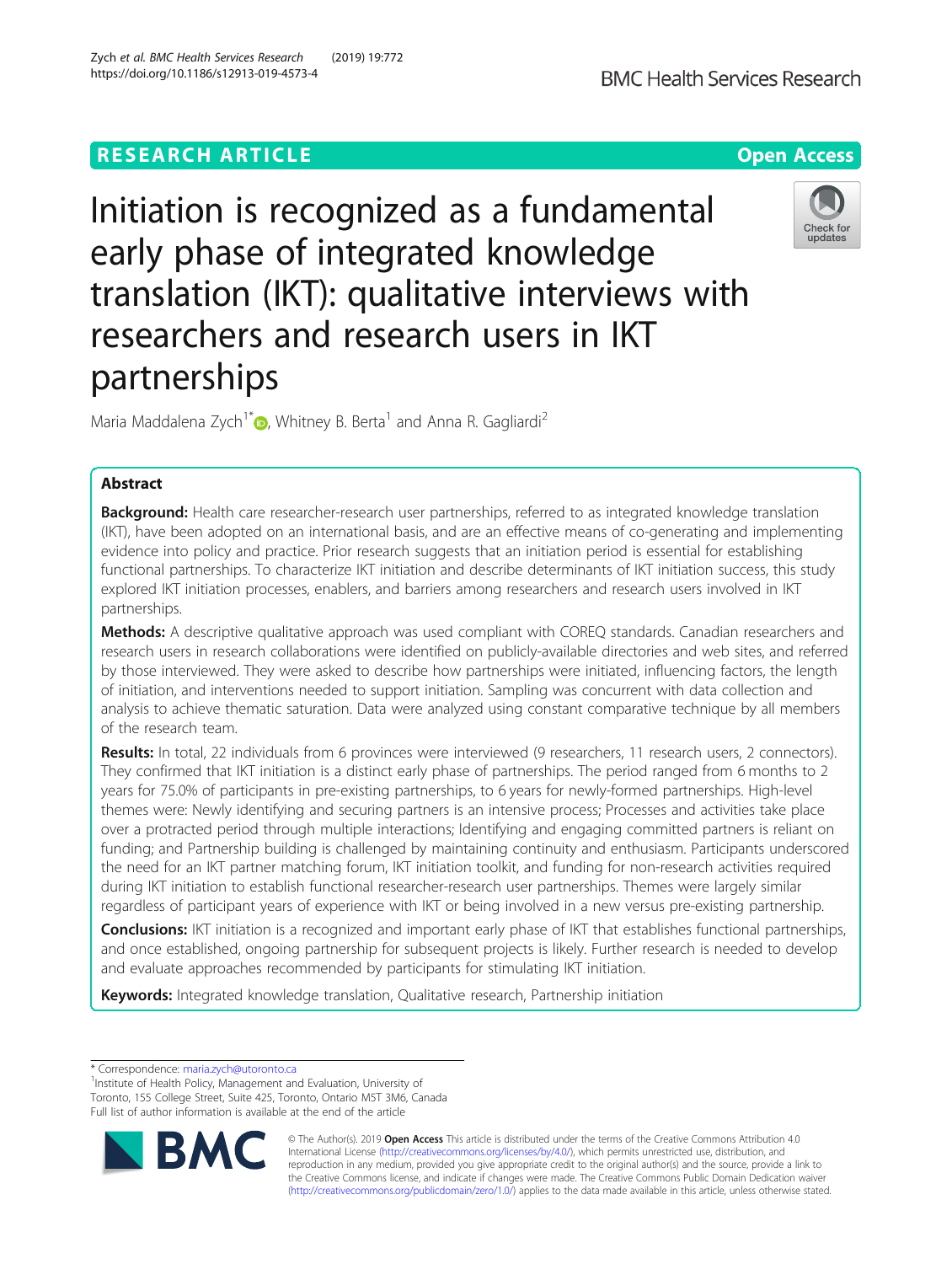### Background

Knowledge or evidence can be implemented once generated using a variety of strategies or interventions aimed at individuals, organizations or health systems [\[1\]](#page-8-0). Alternatively, it is now well-recognized that partnerships between researchers and research users who co-generate knowledge, a process often referred to as integrated knowledge translation (IKT), are an effective means of enabling the uptake of research evidence to optimize healthcare planning, delivery, and outcomes [[2](#page-8-0)–[4](#page-8-0)]. IKT can empower research users that were traditionally passive consumers of knowledge to have a say in its creation or direction [\[5](#page-8-0), [6](#page-8-0)], create capacity to make research evidence contextsensitive to local health care needs [[7\]](#page-8-0), and prime knowledge users, who may be involved in various steps of the research process, to apply that knowledge [\[8](#page-8-0)]. Research users include clinicians, managers, patients, family members or caregivers, health system leaders or policy-makers, and other stakeholders who may use the research [[9](#page-8-0)]. Researchers include individuals who are employed in various settings such as a research institute or university where they apply research methods to produce knowledge. Research users can be involved in any step of the research process; for example, shaping of the research question, choosing methodology, developing data collection instruments, collecting data, analyzing and interpreting the findings, and helping to disseminate results [[3,](#page-8-0) [9,](#page-8-0) [10](#page-8-0)]. Hence, in the context of implementation science, IKT represents an important strategy that promotes and supports the translation of research into policy and practice.

Large scale examples include the Collaborations for Leadership in Applied Health Research and Care (CLAHRCs) in the United Kingdom (UK) [\[11](#page-8-0)] or the Academic Collaborative Centres (ACCs) in the Netherlands [\[12](#page-8-0)]. In both cases, considerable resources were invested at a national level in establishing the capacity to support partnerships between researchers and research users, leading to increased IKT activity, and use of evidence to inform policy and practice [\[7,](#page-8-0) [11](#page-8-0)]. Research based on these and other partnerships revealed numerous factors influence IKT and its impact; they include establishing a physical space for communication and collaboration, preferably at close geographical proximity [[2](#page-8-0), [13\]](#page-8-0), setting roles, goals and responsibilities for team members [\[2](#page-8-0), [14](#page-8-0)–[16](#page-8-0)], setting leadership for projects [[2,](#page-8-0) [7](#page-8-0)], and funding for grants and incentives [\[7](#page-8-0), [16\]](#page-8-0). When absent in either researchers or research users, the following factors function as barriers of IKT: positive attitude towards IKT [\[2](#page-8-0), [17](#page-8-0)], knowledge about IKT [\[18,](#page-8-0) [19](#page-8-0)], funding or other incentives to take part in IKT [\[17\]](#page-8-0), time to commit [[2,](#page-8-0) [20\]](#page-8-0), sense of belonging to a research team [[21](#page-8-0)], and trust and respect between partners [\[13](#page-8-0), [20](#page-8-0)].

Prior IKT research suggests that there may be an initiation phase preceding active research collaboration. For example, Gagliardi et al. performed a scoping review of 13 IKT studies published from 2005 to 2014 [[2\]](#page-8-0). While all IKT initiatives were in place for at least 2 years, and in some cases up to 8 years, the numerous barriers of IKT identified were largely barriers relevant to the formation of partnerships such as identifying willing partners, and establishing goals, roles and responsibilities [[2\]](#page-8-0). In 2011, Kothari et al. identified indicators for IKT through interviews with 16 researchers and research users involved in eight IKT partnerships, and then validated the indicators during two-hours focus groups with researchers and researcher users [[22](#page-8-0)]. Indicators of IKT specific to the first 2 years of partnership included negotiation of roles, developing a team mentality, ensuring clear leadership, and engaging team members [\[22](#page-8-0)]. Research on the CLAHRCs also contributed to the conceptualization of IKT initiation. A longitudinal realist evaluation was conducted over the period of 2009 to 2014 on three CLAHRC sites to explain how and why the programs were successful [[11\]](#page-8-0). The authors grouped the process of IKT into five phases. One of the phases focused on initiation, and was described as a time when cognitive, conceptual and physical relationships were being developed [\[11](#page-8-0)]. An important aspect of this stage was leadership for creating change, and the ability to delegate leadership to people who were most closely involved with partnership projects [\[11](#page-8-0)]. Activities associated with IKT initiation may include establishing virtual and physical convenient communication spaces and channels that will work through the duration of the project [\[2](#page-8-0), [23,](#page-8-0) [24\]](#page-8-0); defining team mentality by clarifying or establishing visions, mission, goals, terms of reference, rules, regulations, policies, priorities and project timelines, as well sharing continuous evaluation or progress updates with the stakeholders [[2,](#page-8-0) [22,](#page-8-0) [24\]](#page-8-0); planning to negotiate roles at different stages, identifying member skills and delegating work [\[2](#page-8-0), [22\]](#page-8-0); and ensuring clear leadership and the sustained engagement of team members [\[11](#page-8-0), [22](#page-8-0), [24,](#page-8-0) [25\]](#page-8-0).

Clearly IKT initiation is crucial to the subsequent functioning and beneficial outcomes of IKT partnerships, but it has never been thoroughly examined to characterize IKT initiation and describe factors that contribute to IKT initiation success. The purpose of this study was to explore IKT initiation processes, enablers, and barriers among health care researchers and research users involved in IKT partnerships.

# Methods

### Approach

This exploratory study was based on qualitative interviews with researchers and researcher users to thoroughly understand the experiences of being involved in IKT partnerships [[26\]](#page-8-0). Interviews were conducted and analyzed using a basic descriptive qualitative approach, which aims to describe experiences by staying data-near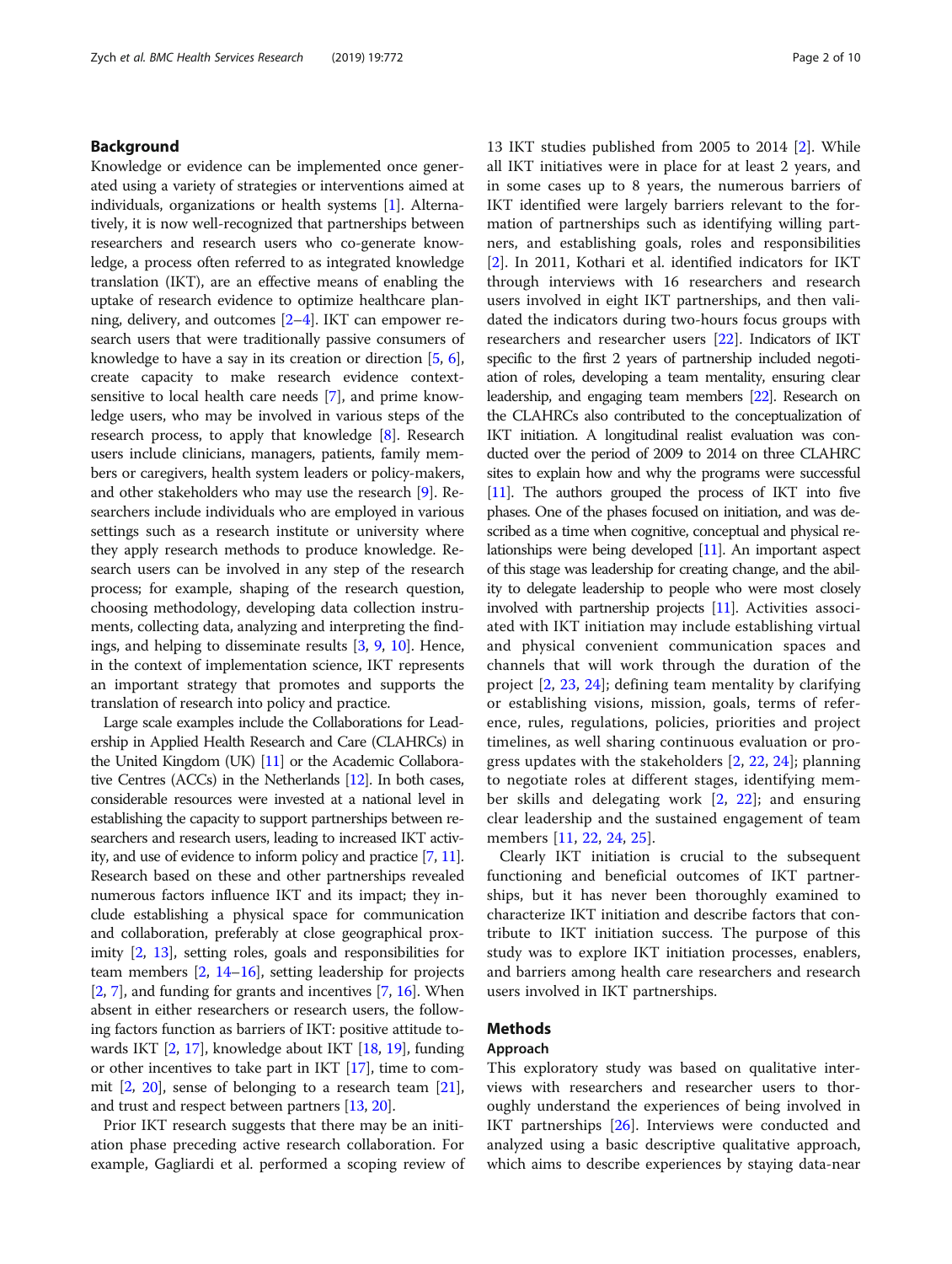or as close to the accounts conveyed by participants as possible [[27](#page-8-0)], rather than employing or generating theory as in other qualitative research traditions [[28\]](#page-9-0). We complied with the Consolidated Criteria for Reporting Qualitative research (COREQ) [\[29](#page-9-0)]. Research ethics approval was granted by the University of Toronto's Office of Research Ethics.

### Sampling and recruitment

We used purposive sampling to recruit participants currently or recently involved in IKT partnerships who varied in characteristics that could influence their views or experiences including type of participant (researcher, researcher user), years of experience in IKT, having previous relationships versus starting new relationships for the partnership, and geographically dispersed across Canada [[26](#page-8-0)]. Individuals were identified through a national IKTbased research network that lists the names and contact information of researchers and research users on their website [\[30\]](#page-9-0), and by searching the Canadian Institute for Health Research (CIHR) Funded Research Database for recipients of Partnerships for Health System Improvement (PHSI) research grants, which required that researchers partner with research users. We sampled recipients of PHSI grants in the 3 years prior to our study (2014 to 2017). Snowball sampling, meaning referral to additional researchers or research users by interviewed participants, was also employed. Individuals were contacted by email with an invitation to participate. Participants were asked to sign and return an informed consent form prior to scheduling an interview. The research team had no prior relationship with the participants.

### Data collection

MZ, with prior training in qualitative research and mentored by ARG, conducted semi-structured telephone interviews. Questions were derived from previous readings of IKT literature, and focused on processes, enablers and barriers of IKT initiation. Participants were asked six questions listed in Table 1 below:

Depending on responses, participants were prompted to expand on their experiences. Interviews conducted between February 1 and May 8, 2018, were audio-recorded and transcribed verbatim. The duration of interviews ranged from 22:20 to 104:36 min. Interviews were conducted until thematic saturation occurred [[31](#page-9-0)], as determined by MZ during prospective transcript analysis, and review and discussion by the research team (ARG, WBB).

### Data analysis

Data were tabulated and organized using typical office software (MS Word and Excel). Transcripts were not returned to participants for review. Unique themes were identified using constant comparison [\[32\]](#page-9-0). One transcript

#### Table 1 Interview questions

Briefly describe the objective of the research that you were involved in and your role; How was partnership initiated?

What activities or types of interaction took place during initiation? What factors enabled partnership initiation? What factors were barriers of partnership initiation? What strategies or interventions or tools would support partnership

was independently analyzed by ARG, MZ and WBB to generate a preliminary coding scheme comprised of themes and exemplar quotes. To elaborate the coding scheme, two additional transcripts were analyzed by MZ and ARG independently, then discussed by the research team. MZ analyzed the remaining transcripts and compiled themes and exemplar quotes, which were reviewed by ARG and WBB on six occasions. Data were tabulated to identify similarities and differences in themes by participants' characteristics such as role in the project (researcher, research user), years of experience in IKT partnerships, and pre-existing or new IKT relationship.

### Results

initiation?

#### Participants

A total of 63 individuals were invited to participate in the interviews. Two declined to participate because they felt they did not meet eligibility criteria, one declined due to lack of time. Thirty-eight individuals did not respond to the invitation. Twenty-two individuals were interviewed, 18 females (81.8%) and 4 males (18.2%). These included 9 (40.9%) researchers, 11 (50.0%) research users, and 2 (9.1%) participants who selfidentified as connectors of researchers and research users. Participants self-reported that they had 5 to 10 years (4, 18.2%) or more than 10 years of IKT experience (18, 81.8%). Participants were based in several different Canadian provinces: Ontario (7, 31.8%), Manitoba (5, 22.7%), Alberta (4, 18.2%), British Columbia (4, 18.2%), and 1 (4.5%) each from Quebec and Nova Scotia. Among 20 researchers or research users, 15 (75.0%) represented pre-existing partnerships. The length of time for IKT initiation was said to range from 6 months to 6 years. Even for pre-existing partnerships, the IKT initiation period for a new research project ranged from 6 months to 2 years. A summary of participant characteristics is provided in Table [2.](#page-3-0) Data including themes and quotes are available in Additional file [1](#page-8-0).

### Summary of key themes

Themes that characterize IKT initiation are summarized in Table [3](#page-4-0) along with related activities and are described here with exemplar quotes: Newly identifying and securing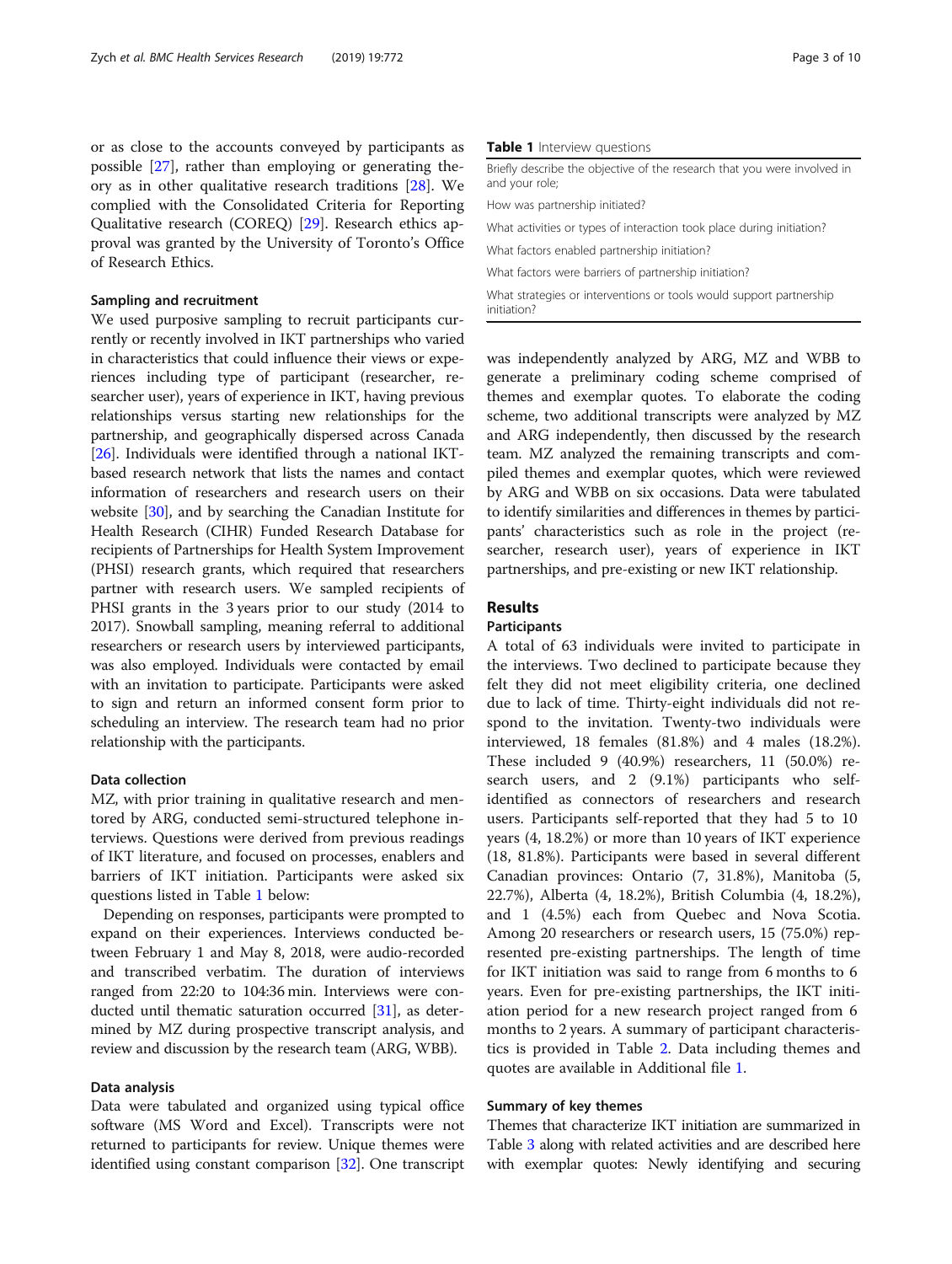<span id="page-3-0"></span>Table 2 Participant characteristics

| ID              | Job Title                                                 | Interview<br>date | type               | Participant IKT experience Province<br>(year) |                            | IKT initiation period<br>(years or months)             | New or pre- Interview<br>existing<br>partnership | duration<br>(minutes) |
|-----------------|-----------------------------------------------------------|-------------------|--------------------|-----------------------------------------------|----------------------------|--------------------------------------------------------|--------------------------------------------------|-----------------------|
| C <sub>01</sub> | <b>Executive Director</b>                                 | $6$ -Feb-18       | Connector          | Over 10                                       | Alberta                    | Six months to year                                     | Pre-existing                                     | 46:52                 |
| CO <sub>2</sub> | Chief Executive Officer                                   | $3-Apr-18$        | Connector          | Over 10                                       | Manitoba                   | Not reported                                           | Pre-existing                                     | 33:38                 |
| RO1             | Clinician Scientist and Emergency Physician               | 1-Feb-18          | Researcher 5 to 10 |                                               | Ontario                    | 2007-2013 (6<br>years)                                 | New                                              | 58:48                 |
| R02             | Microbiologist                                            | 12-Feb-18         | Researcher Over 10 |                                               | Ontario                    | 6 months                                               | Pre-existing                                     | 33:51                 |
| RO3             | Health Services Researcher                                | 15-Feb-18         | Researcher 5 to 10 |                                               | <b>British</b>             | 2016 to about<br>Columbia one month ago<br>(26 months) | Pre-existing                                     | 30:14                 |
| R04             | Assistant Professor                                       | 16-Feb-18         | Researcher Over 10 |                                               |                            | Manitoba October 2013 to<br>June 2015<br>(20 months)   | New                                              | 32:23                 |
| R05             | Associate Professor and Associate Director                | 27-Feb-18         | Researcher Over 10 |                                               | <b>British</b><br>Columbia | 2011 to 2013<br>(24 months); grant<br>awarded in 2013  | Pre-existing                                     | 104:46                |
| R06             | Assistant Professor                                       | 13-Mar-18         | Researcher Over 10 |                                               | Ontario                    | Over a year                                            | New                                              | 36:20                 |
| R07             | Associate Professor and Division Head                     | 14-Mar-18         | Researcher Over 10 |                                               | Alberta                    | 2011 to 2013<br>(24 months)                            | New                                              | 38:50                 |
| R <sub>09</sub> | Assistant Professor and Scientist                         | 22-Mar-18         | Researcher Over 10 |                                               | Halifax                    | one year                                               | Pre-existing                                     | 32:17                 |
| R <sub>10</sub> | Associate Professor                                       | 28-Mar-18         | Researcher Over 10 |                                               | Quebec                     | 6 to 8 months                                          | Pre-existing                                     | 32:56                 |
| U01             | <b>Executive Director</b>                                 | 13-Feb-19         | Research<br>User   | Over 10 years                                 | Ontario                    | Not reported                                           | Pre-existing                                     | 32:40                 |
|                 | U02 Director                                              | 15-Feb-18         | Research<br>User   | 5 to 10 years                                 | Manitoba 2 years           |                                                        | New                                              | 28:53                 |
|                 | U03 Program Director                                      | 8-Mar-18          | Research<br>User   | Over 10 years                                 | Manitoba                   | 2012 to 2016<br>(4 years)                              | Some new<br>some pre-<br>existing                | 22:20                 |
|                 | U04 Regional Director                                     | 15-Mar-18         | Research<br>User   | Over 10 years                                 | Manitoba                   | Six months to<br>one year                              | Pre-existing                                     | 42:04                 |
|                 | U05 Director                                              | 29-Mar-18         | Research<br>User   | Over 10 years                                 | Alberta                    | Not reported                                           | Pre-existing                                     | 29:54                 |
| U06.            | Director                                                  | $5 - Apr - 18$    | Research<br>User   | Over 10 years                                 | <b>British</b><br>Columbia | Not reported                                           | Pre-existing                                     | 36:35                 |
|                 | U07 President and Chief Executive Officer                 | 20-Apr-18         | Research<br>User   | Over 10 years                                 | <b>British</b><br>Columbia | Not reported                                           | Pre-existing                                     | 29:45                 |
|                 | U08 Assistant Professor and Director                      | 30-Apr-18         | Research<br>User   | Over 10 years                                 | Ontario                    | Not reported                                           | Pre-existing                                     | 29:26                 |
| U09             | Senior Director, Strategic Partnerships and<br>Priorities | 01-May-18         | Research<br>User   | Over 10 years                                 | Alberta                    | Not reported                                           | Pre-existing                                     | 32:54                 |
|                 | U10 Director, Person Centre Care                          | 04-May-18         | Research<br>User   | Over 10 years                                 | Ontario                    | Not reported                                           | Pre-existing                                     | 35:50                 |
|                 | U11 Director, Patient, Caregiver and Public<br>Engagement | 08-May-18         | Research<br>User   | Over 10 years                                 | Ontario                    | Not reported                                           | Pre-existing 23:22                               |                       |

partners is an intensive process; Processes and activities take place over a protracted period through multiple interactions; Identifying and engaging committed partners is reliant on funding; Partnership building is challenged by maintaining continuity and enthusiasm; and a Partner matching forum, toolkit and funding for non-research activities are needed to foster IKT initiation. Themes were largely similar regardless of participant years of experience with IKT or being involved in a new versus pre-existing partnership.

# Newly identifying and securing partners is an intensive process

When asked who initiated the partnerships, 4 said that it was researchers (18.2%), 7 said it was research users (31.8%), and in 5 (22.7%) instances the partnership arose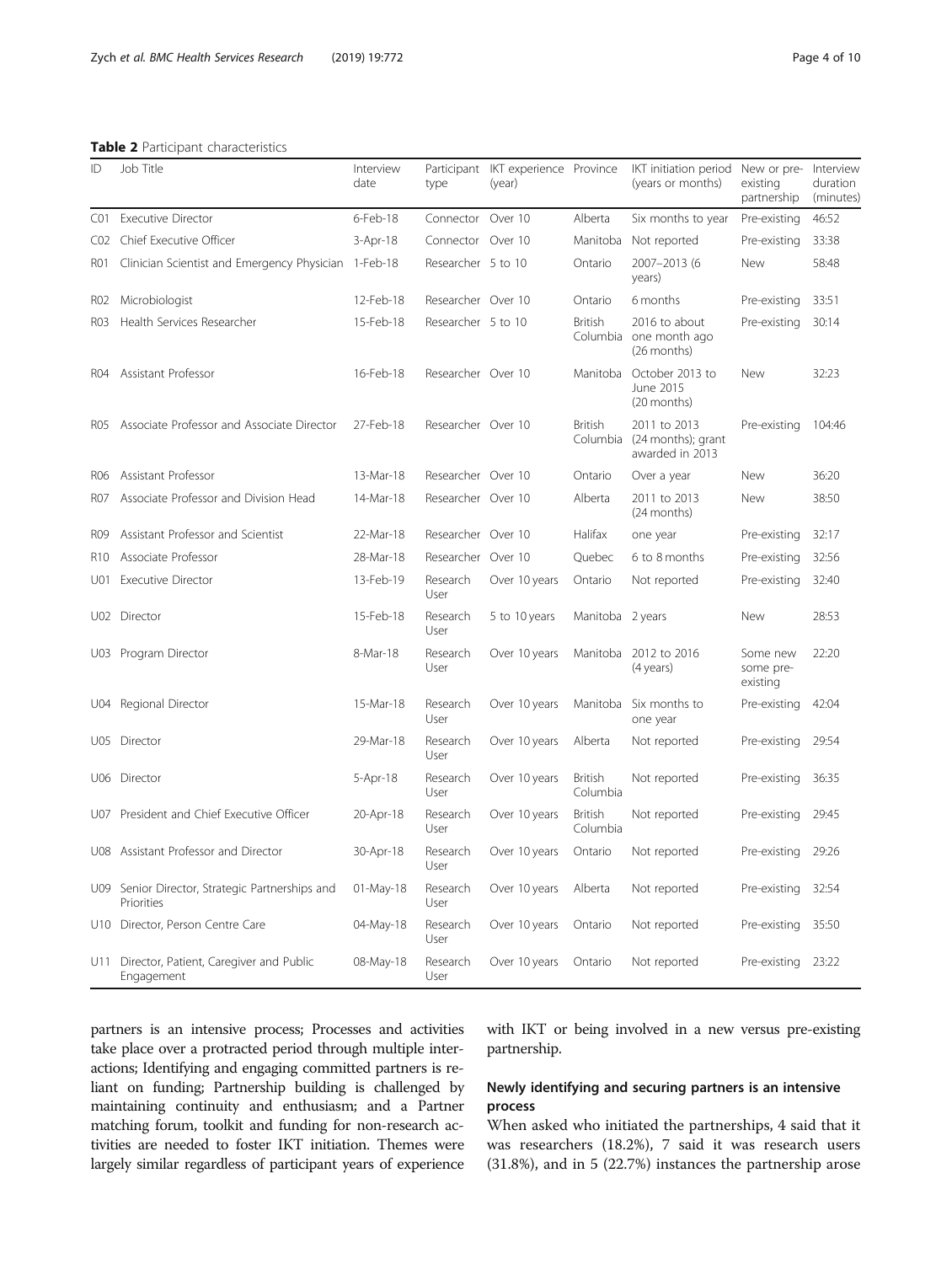<span id="page-4-0"></span>Table 3 IKT initiation themes and associated activities

| Theme                                                                                         | Activities                                                                                                                                                                                                                                                                                                                                                                                                                                                                                                                                                                                                                                                                                        |  |  |  |
|-----------------------------------------------------------------------------------------------|---------------------------------------------------------------------------------------------------------------------------------------------------------------------------------------------------------------------------------------------------------------------------------------------------------------------------------------------------------------------------------------------------------------------------------------------------------------------------------------------------------------------------------------------------------------------------------------------------------------------------------------------------------------------------------------------------|--|--|--|
| Newly identifying and securing partners is an intensive process                               | · Identify stakeholders<br>• Conduct research together as an extension of the partnership<br>• Contact individuals with dual role of researcher and research user<br>· Convince and get partner buy-in on research project<br>• Form partnership early and ensure collaboration lasts throughout                                                                                                                                                                                                                                                                                                                                                                                                  |  |  |  |
| Processes and activities take place over a protracted period through<br>multiple interactions | · Clarify roles, responsibilities, scope of project, research question<br>by meetings, committees, agreements<br>· Align idea with research user organization's goals; educate each<br>other on how to align goals<br>• Provide opportunities for communication and input                                                                                                                                                                                                                                                                                                                                                                                                                         |  |  |  |
| Identifying and engaging committed partners is reliant on funding                             | People and Roles:<br>• Build a network well in advance and have organizational capacity<br>to maintain network<br>• Use research project as incentive for research users to stay up to<br>date and researcher to obtain tenure<br>• Build and maintain a relationship with connectors, boundary<br>spanners, or mentors<br>• Leadership role<br>• Early partnership formation and collaboration from the outset<br>of a research initiative                                                                                                                                                                                                                                                       |  |  |  |
|                                                                                               | Building commitment:<br>• Shared goals amongst the researchers and the research users<br>themselves, or their organizations<br>• Shared interest, synergy and passion for the subject matter<br>· Trust and commitment achieved by being responsive, respectful<br>of time, planning face-to-face meetings and maintaining credibility<br>• Time to commit to partnership and creating time-saving methods<br>for busy research users to take part in projects<br>· Build a sense of ownership by making researcher users feel valued,<br>respected and have a sense of ownership over research outputs<br>• Develop a shared language and culture                                                |  |  |  |
|                                                                                               | Funding<br>• Enable initiation by supporting identification of partners<br>• Enable travel for face-to-face meetings at beginning of partnerships<br>• Establish commitment and launch planning activities                                                                                                                                                                                                                                                                                                                                                                                                                                                                                        |  |  |  |
| Partnership building challenged by maintaining continuity and enthusiasm                      | • Maintaining continuity during IKT initiation due to high turnover<br>of individuals<br>· Over-reliance on one person representing a research user group<br>• Difficult to maintain enthusiasm throughout the first few meetings<br>during the initiation phase<br>· Engagement was further compromised by competing priorities<br>among research users<br>• The amount and extent of administrative paperwork at the<br>beginning of partnerships also influenced enthusiasm<br>• Personality of the researcher or research<br>• Lack of understanding of the research cycle or research culture<br>• Misaligned goals, roles and expectations.<br>• Geographical distance between the partners |  |  |  |
| Partner matching forum, toolkit and funding needed to foster IKT initiation                   | • A shared forum or repository where researchers could identify<br>potential researcher user partners who shared matching<br>interests and goals<br>• An IKT initiation toolkit, guide or checklist described as 'how<br>to start IKT partnership information'<br>· Funding for non-research IKT initiation activities such as travel<br>and meetings                                                                                                                                                                                                                                                                                                                                             |  |  |  |

or evolved as an extension of a previous partnership. When asked how the partnership was initiated, 14 (63.6%) said that they contacted individuals known from pre-existing relationships to ask if they would either participate, support, or endorse the partnership, or refer them to another potential participant. Some participants

mentioned more structured and intensive approaches for identifying and securing partners, such as conducting environmental scans, analyzing pilot data or conducting capacity building workshops on KT topics to attract interested parties. Many researchers described having to convince potential partners by explaining why the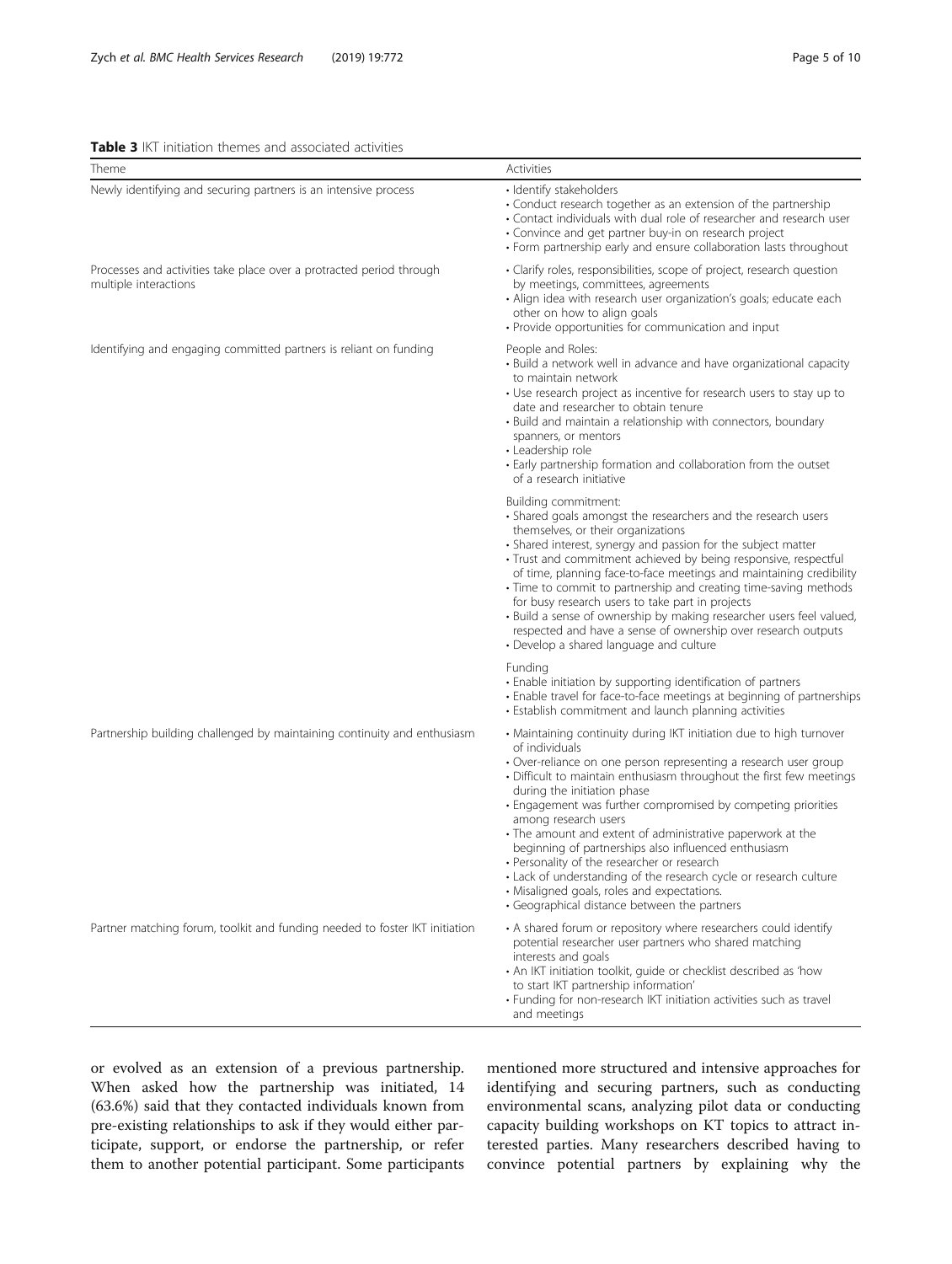I needed to get buy-in and approval from them and convince them that they would use knowledge from the project and the organization would benefit from that (R01).

]Finding existing meetings to bring it [idea] forward and then you know at the end of the day the biggest argument is but my patients are special or I'm special. And at the end of the day we said everybody's special, help us determine what we mean by special and we got buy-in (U04).

# Processes and activities take place over a protracted period through multiple interactions

Administrative and governance activities at the beginning of IKT partnerships included organizing meetings, establishing committees, or creating project agreements that were used to clarify roles and responsibilities (R01, R03, R04, R05, R07, U03, U04, U06, U07, U10, C02). Ten participants said it was not the type of activity that was important, but the ability to demonstrate the alignment of the idea with the research user organization's goals and priorities (R01, R06, R07, U01, U04, U05, U06, U08, U10, C01). Some researchers said they assumed the role of educator to help research users understand and align the idea to the priorities of their organization (U01).

If a researcher came and said, hey let's set some priorities up, I might say, you need to start with some of the key documents like in our case there's [Provincial Health Priority Document]. You want to see what's important to me, you go look at those documents and then come back and talk. So that's part of, I find that part of my role is just educating researchers who want to make an impact…how do they engage in that conversation upon initiation because you might say, I'm really interested in some topic that isn't even on the radar and you don't line up to the you know the platform commitments or the budget commitments (U01).

Research activities said to fall within the IKT initiation period included joint development of research funding applications or writing letters of support for funding applications (R01, R09, U06). All processes and activities took place over a protracted period of time through multiple interactions and communications via teleconference, email, special events, or workshops (R02, R03, R04, U08, U09, U10, C01).

# Identifying and engaging committed partners is reliant on funding

Enablers for identifying and engaging partners were organized in the categories of: People and Roles, Building Commitment, and Funding.

### People and roles

Building a network from within which to support IKT initiation by identifying partners was considered important. This was expressed as having a pre-defined network of interested individuals or organizational capacity to build and support that network (R02, R03, R04, R05, R06, U01, U08, C01, C02). With respect to identifying partners, a minor enabler was related to recruitment, and included using the research project as an incentive, including presenting the partnership as a way for researcher users to stay up to date or for researchers to obtain tenure (R06, U08). Similar to the enabler of having a pre-defined network, another enabler mentioned by 11 participants was building or maintaining a relationship with individuals who act as connectors, boundary spanners or mentors between researchers and research users (R01, R03, R04, R05, R06, R07, R08, U01, U07, U08, C02). Taking a leadership role in initiating the partnership was an enabler that emerged in the responses from researchers, research users and connectors (R01, U07, U08, C01, C02). Early partnership formation and collaboration from the outset of a research initiative (R05, R06, R09, U01, U04, U06, U07, U09, C01, C02) was a common enabler that arose in 10 interviews.

I think you really, really have to do a good job at preinitiation as well as when you actually initiate the research (R05)

It would be nice if some people first start thinking about these applications…what we tend to get is like a, you know, a one, maybe two-page kind of summary of what the application is gonna look like. But you know it would have been helpful if we'd been brought in sometimes even earlier…it would have really helped to set us up and understand much clearer what they were working for and what they were doing. [When] there are opportunities to bring us in earlier, I think that would be really helpful (U06)

… to try and establish those kinds of relationships early on does make for successful approach… (C02)

### Building commitment

Another enabler that arose from the interviews was the idea of shared goals amongst the researchers and the research users themselves, or their organizations (R01,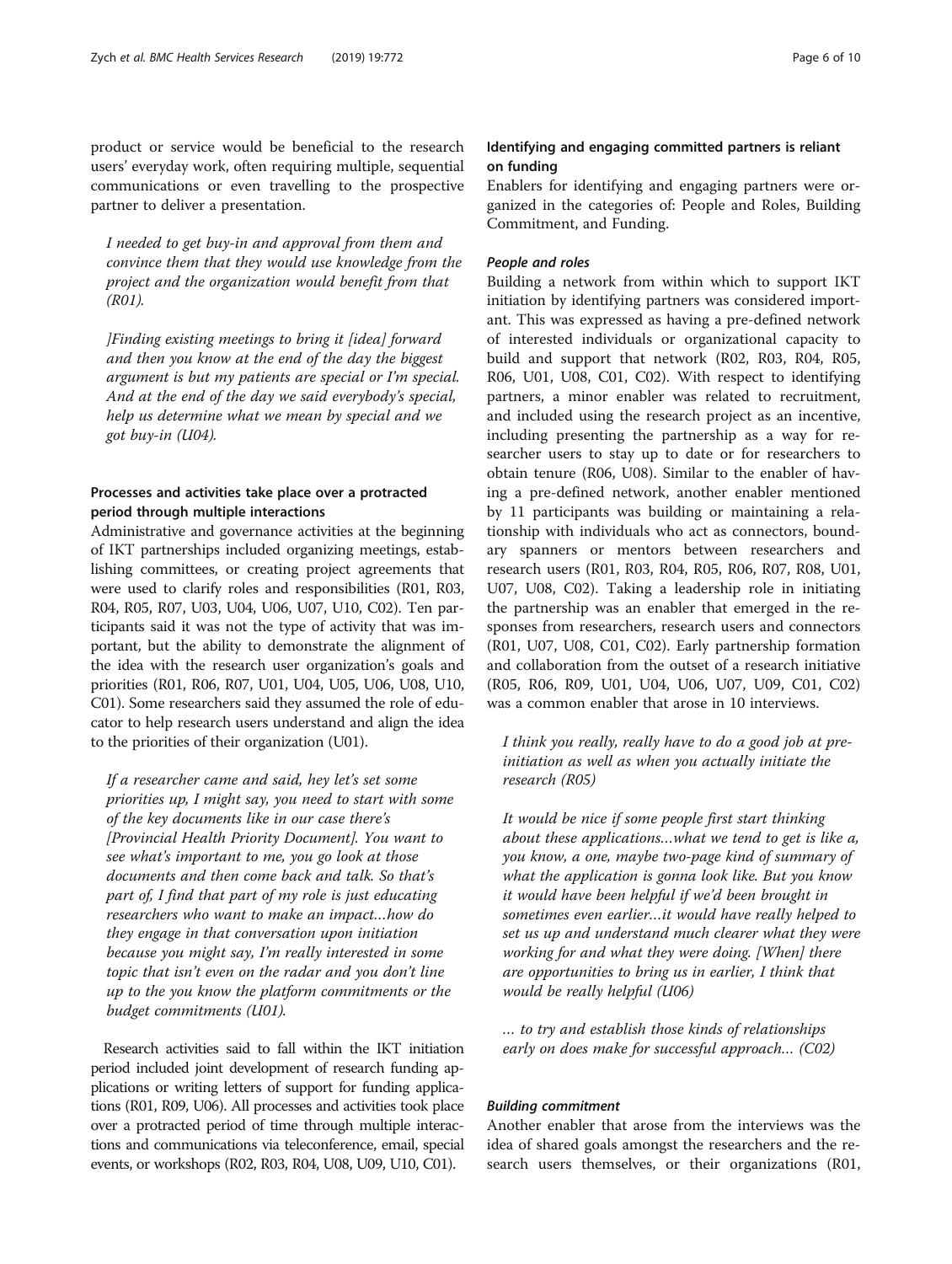R06, R07, U01, U03, C01, C02). This was also described as having a shared interest, synergy and passion for the subject matter (R07, R09, U04, U05, U011). Participants emphasized trust and commitment, achieved by being responsive, respectful of time, planning face-to-face meetings, and maintaining credibility (R01, R05, R06, R07, U04, U07, U10, U11, C02). Other important enablers were time to commit to the partnership and creating time-saving methods for busy research users to take part in the projects (R02, R04, R05, U04, U08, U10, U11), building a sense of ownership, which included making research users feel valued, respected, and have a sense of ownership over the research outputs (R02, R04, R05, R06, R07, R09, U04, U06, U07, U08, U09, U10, U11, C02), and developing a shared language and culture (R04, R05, R07, R10, U07).

# Funding

Funding was commonly reported as an essential element that would enable IKT initiation by supporting the identification of partners, (R01, U05, U06, U07, U08, C01, C02), including travel at the beginning to meet partners face-to-face (R01, R02, R05, U01, C02), and interaction among partners to establish commitment and launch planning activities.

# Partnership building challenged by maintaining continuity and enthusiasm

Participants said that maintaining continuity during IKT initiation due to high turnover of individuals in research user organizations was a challenge (R01, R04, R06, R09), and also due to over-reliance on one person representing a research user group (R01, R04, U08). Some participants said that it was difficult to maintain enthusiasm throughout the first few meetings during the initiation phase (R01, R04, R05, U08). Engagement was further compromised by competing priorities among research users (R01, R02, R03, R05, R06, U01, U03, U04, U05, U08, C02). The amount and extent of administrative paperwork at the beginning of partnerships also influenced enthusiasm (R02, R10, U08).

We've created these layers of necessary agreements that are now really onerous to maintain. I had in one of the great glories of life, I have an appointment at both [Hospital] and the [Larger Hospital Network]; I have data-sharing agreements with myself" (R02)

Additional common barriers that influenced continuity and/or enthusiasm included the personality of the researcher or research (R01, R05, U01, U07, U08, U09, U10), lack of understanding of the research cycle or research culture (R01, R06, R10, U01, U02, U07), and misaligned goals, roles and expectations sometimes resulting from applying for grants without clearly defining the partnership (R05, R06, R09, R10, U03, U05, U06, U08, U09, U10). A minor barrier was geographical distance between the partners (R07, U07).

# Partner matching forum, toolkit and funding needed to foster IKT initiation

When asked about strategies, tools or interventions needed to facilitate IKT initiation, participants recommended a shared forum or repository where researchers could identify potential researcher user partners who shared matching interests and goals (R01, R07); an IKT initiation toolkit, guide or checklist described as 'how to start IKT partnership information' (R01, R06, R07, R10, U0 2, U04, U06, U07, U09, C01); and funding for nonresearch IKT initiation activities such as travel and meetings (R07, U02).

…Well you know it would be great if there was some sort of clear document that you have that you would describe what your role is as a researcher and not just assume that it's understood (R06)

Something that would be pretty amazing would be to have somebody write a document that says, so you think that you need to do research in any given area that you worked in. Here's some of the questions that you need to ask, right? As opposed to you know, an idiot's guide to how to get research done (U02)

### **Discussion**

These findings confirm and extend the characterization of IKT initiation. All participants, including researchers, research users and connectors, acknowledged a distinct initiation phase of IKT partnerships. During this phase partners are identified and secured, and activities are undertaken to define the partnership, foster momentum, commitment and enthusiasm, and lay the administrative, governance and research ground work for ensuing collaboration. All of this requires intensive effort via multiple interactions over a protracted period of time, which ranged from 6 months to 2 years for 75.0% of participants in pre-existing partnerships, to 6 years for newly-formed partnerships. To facilitate IKT initiation, participating researchers and research users underscored the need for an IKT partner matching forum, IKT initiation toolkit or checklist, and funding for nonresearch activities required during IKT initiation to establish functional researcher-research user partnerships.

This study and its findings are distinct from prior research. Gagliardi et al. [\[2](#page-8-0)], Kothari et al. [\[22\]](#page-8-0) and Rycroft-Malone et al. [\[11\]](#page-8-0) identified the possible existence of an IKT initiation phase but did not characterize it. IKT syntheses described activities and determinants, but focused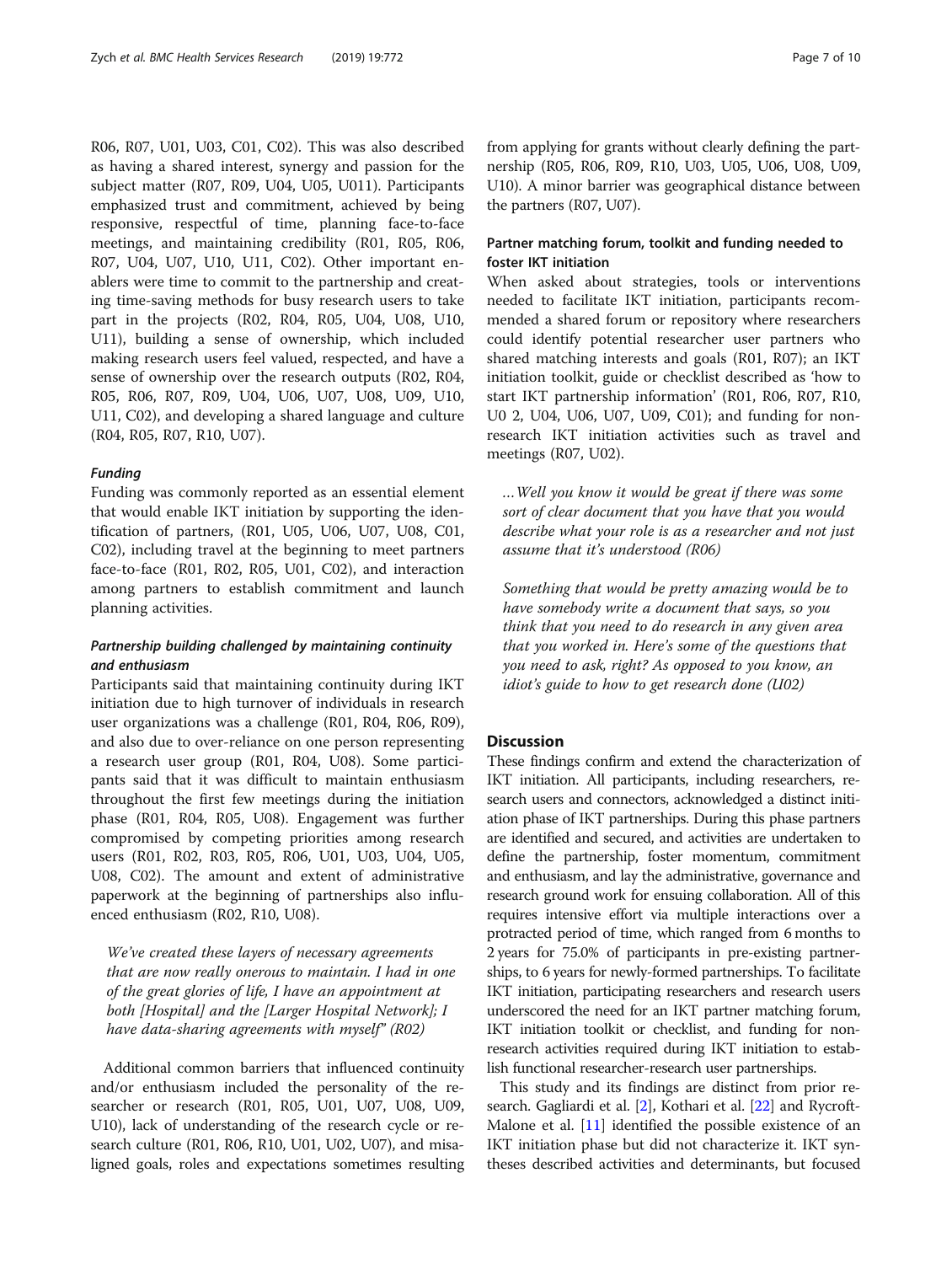on IKT in general and not on specific enablers or barriers of distinct phases in the trajectory or evolution of an IKT partnership [[8,](#page-8-0) [11,](#page-8-0) [33,](#page-9-0) [34\]](#page-9-0). Similarly, qualitative studies of researcher-research user partnerships focused on IKT in general or IKT phases other than initiation [\[17](#page-8-0), [20\]](#page-8-0). For example, qualitative interviews with 17 health care researchers and research users from Sweden involved in 20 different projects specifically examined the later stages of collaboration [\[35\]](#page-9-0). Similar to prior IKT research, this study found that establishing and nurturing partnerships requires considerable time over possibly many years [[2](#page-8-0)]. This study also found that partnerships are often based on pre-existing relationships [\[2\]](#page-8-0). A mixed methods study by Sibbald et al. including interviews with 49 researchers and research users also found that most partnerships were based on prior relationships [\[36\]](#page-9-0). Thus, while timeconsuming, IKT initiation is an important activity that leads to functional partnerships, and if functional status is achieved, that is likely to lead to ongoing partnership for subsequent projects.

Participants offered three main recommendations for strategies, interventions or tools to support IKT initiation. The first suggestion was to create a forum or repository by which researchers or research users could identify partners with matching or desired interests or skills. In other research we interviewed research users from different types of organizations and they too underscored the need for a variety of forums, both in-person and technologyenabled, that could support interaction that may lead to partner identification [[37](#page-9-0), [38](#page-9-0)]. Further research is needed to find and describe examples of forums or repositories so that they could be widely replicated, or in the absence of existing examples, explore the desirable characteristics of forums or repositories. An alternative option would be to employ boundary spanners or linking agents that could connect researchers and research users [[39](#page-9-0)]. The two connectors interviewed in our study described setting up inperson meetings or one-to-one conversations to broker partnerships. They also mentioned reaching out to a core network of other connectors to identify researchers or research users with particular interests. The impact of connector roles on research use and impact has been variable [[40](#page-9-0), [41](#page-9-0)], hence further research is needed on how best to choose, train and operationalize such entities.

The second suggestion was to develop an IKT initiation toolkit that offered instructions and templates for initiating and nurturing researcher-research user partnerships. Toolkits are an increasingly-used knowledge translation intervention [\[42](#page-9-0)], and in general appear to be an effective means of offering guidance [\[43\]](#page-9-0). While guides for researcher-research user collaboration are available their use and impact has not been evaluated [[44\]](#page-9-0). Thus, future research should identify and evaluate those resources, and assess awareness, use and benefit of such resources. If not found to be useful, then a new toolkit updated with more recent research evidence on how to optimize IKT initiation should be developed.

The third suggestion was funding for non-research IKT initiation activities such as travel or meetings to establish partnerships. An international review of health care funding agency policies for support of knowledge translation found that no clear consensus or standards: approaches and mechanisms varied across region and funder type [\[45](#page-9-0)]. Strategically tailored funding opportunities (grants) were the most prevalent modality of support, and the most common strategy within those grants was the linking of researchers to research users. An example of this type of grant is CIHR' Institute Community Support (ICS) planning grants which can be used for planning activities for community development and partnership building activities [[46](#page-9-0)]. While researcher-research user partnerships were promoted by international funders, it is not clear if nonresearch IKT initiation activities were eligible for funding.

Strengths of this study included purposive sampling to recruit participants who varied according to a number of characteristics that may have influenced their views or experiences. We sampled to thematic saturation, in other words to the point where no further unique information emerged from successive interviews, which, in qualitative research, signals that recruitment is sufficient. We also complied with rigorous qualitative research methods [[47](#page-9-0)] and reporting standards [\[29\]](#page-9-0). However, the interpretation and application of these findings may be limited by several factors. We recruited researchers and research users who were funded by a particular type of research grant predicated on partnership and from a national IKT network. Those individuals may be experienced in IKT and expressed views that might differ from individuals with less IKT experience. We interviewed only Canadian researchers and research users, thus the views expressed by our participants may not be transferrable to other geographic settings.

### Conclusions

Based on interviews with 22 Canadian researchers and research users involved in collaborative research, IKT initiation is a confirmed distinct early phase of partnerships requiring from 6 months to 2 years for pre-existing partnerships or up to 6 years for newly-formed partnerships. IKT initiation was characterized by identifying and securing partners through multiple interactions, and activities to define the partnership, foster momentum, commitment and enthusiasm, and lay the administrative, governance and research ground work for ensuing collaboration. The majority of participants represented long-standing partnerships. Therefore, initiation is an important early phase of IKT that establishes functional partnerships, and once established, ongoing partnership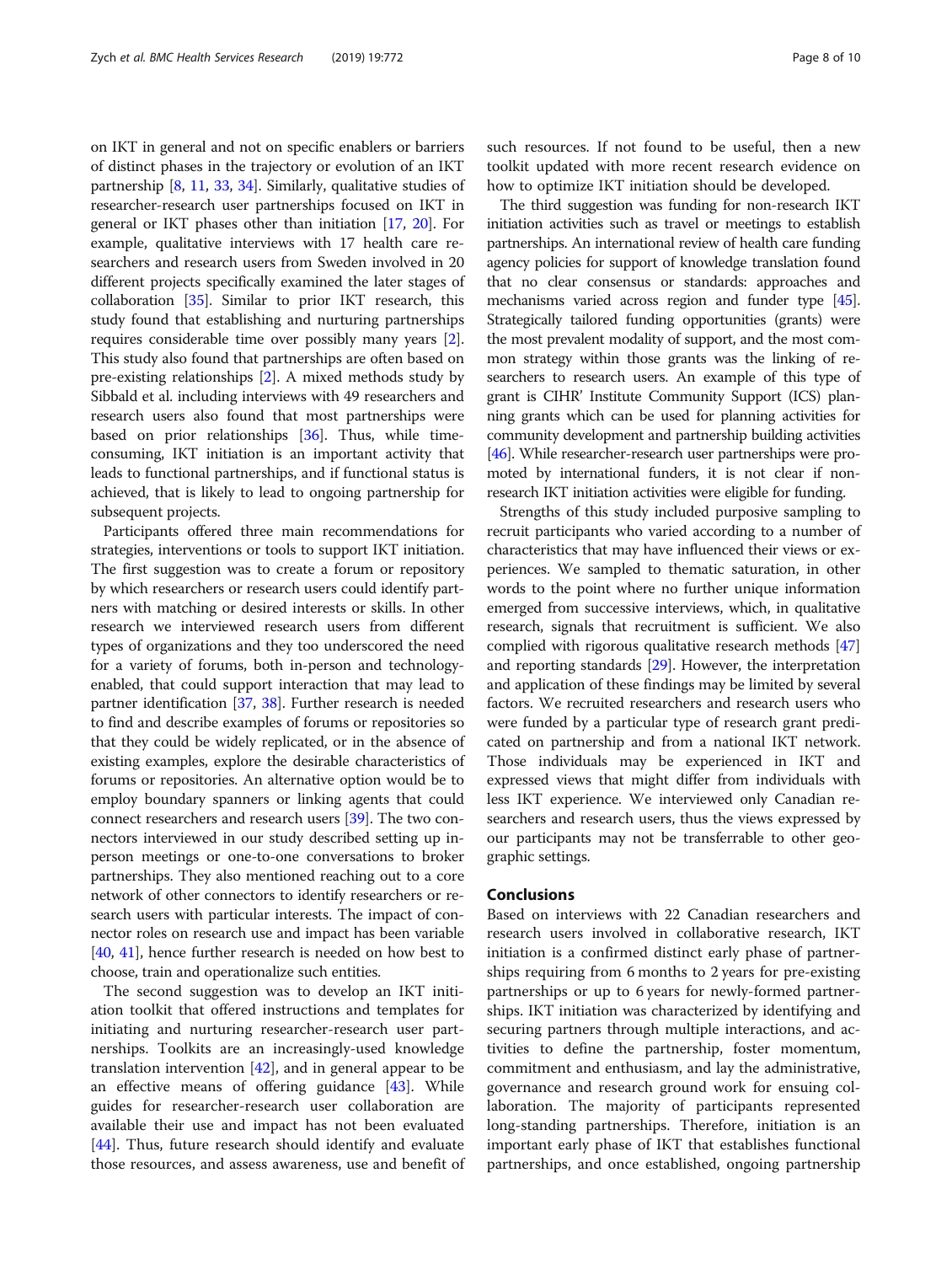<span id="page-8-0"></span>for subsequent projects is likely. Further research is needed to develop and evaluate approaches recommended by participants for stimulating IKT initiation including mechanisms for partner matching, an IKT initiation toolkit, and funding for non-research IKT initiation activities.

### Supplementary information

Supplementary information accompanies this paper at [https://doi.org/10.](https://doi.org/10.1186/s12913-019-4573-4) [1186/s12913-019-4573-4.](https://doi.org/10.1186/s12913-019-4573-4)

Additional file 1. Data extraction from interview transcripts.

#### **Abbreviations**

ACC: Academic Collaborative Centres; CIHR: Canadian Institute for Health Research (CIHR); CLAHRCs: Collaborations for Leadership in Applied Health Research and Care; COREQ: Criteria for reporting qualitative research; IKT: Integrated knowledge translation; PHSI: Partnerships for Health System Improvement (PHSI)

#### Acknowledgements

N/A

#### Authors' contributions

MZ, WBB and ARG conceptualized the study, and developed and pilot-tested data collection instruments. MZ conducted telephone interviews with training from ARG. MZ analyzed data with assistance from WBB and ARG. MZ, WBB and ARG interpreted findings. MZ drafted the manuscript, and MZ, WBB and ARG edited the manuscript. All authors approved the final version.

### Funding

Not applicable.

#### Availability of data and materials

All data are available in the manuscript and the additional file.

#### Ethics approval and consent to participate

This study was approved by the University of Toronto's Office of Research Ethics, PROTOCOL REFERENCE # 34818. Signed consent forms were obtained from all participants prior to scheduling telephone interviews.

#### Consent for publication

N/A

#### Competing interests

The authors declare that they have no competing interests.

#### Author details

<sup>1</sup>Institute of Health Policy, Management and Evaluation, University of Toronto, 155 College Street, Suite 425, Toronto, Ontario M5T 3M6, Canada. 2 Toronto General Hospital Research Institute, University Health Network, 200 Elizabeth Street, 13EN-228, Toronto, Ontario M5G 2C4, Canada.

#### Received: 21 June 2019 Accepted: 30 September 2019 Published online: 30 October 2019

#### References

- 1. Powell BJ, Waltz TJ, Chinman MJ, Damschroder LJ, Smith JL, Matthieu MM, et al. A refined compilation of implementation strategies: results from the expert recommendations for implementing change (ERIC) project. Implement Sci. 2015;10:21.
- 2. Gagliardi AR, Berta W, Kothari A, Boyko J, Urquhart R. Integrated knowledge translation (IKT) in health care: a scoping review. Implement Sci. 2016;11:38.
- Graham ID, Kothari A, McCutcheon C. Moving knowledge into action for more effective practice, programmes and policy: protocol for a research programme on integrated knowledge translation. Implement Sci. 2018;13(1):22.
- 4. Jull J, Giles A, Graham ID. Community-based participatory research and integrated knowledge translation: advancing the co-creation of knowledge. Implement Sci. 2017;12(1):150.
- 5. Lapaige V. "Integrated knowledge translation" for globally oriented public health practitioners and scientists: framing together a sustainable transfrontier knowledge translation vision. J Multidiscip Healthc. 2010;3:33–47.
- 6. Camden C, Shikako-Thomas K, Nguyen T, Graham E, Thomas A, Sprung J, et al. Engaging stakeholders in rehabilitation research: a scoping review of strategies used in partnerships and evaluation of impacts. Disabil Rehabil. 2015;37(15):1390–400.
- Jansen MW, van Oers HA, Middelweerd MD, van de Goor IA, Ruwaard D. Conditions for sustainability of academic collaborative Centres for public health in the Netherlands: a mixed methods design. Health Res Policy Syst. 2015;13:36.
- 8. Jagosh J, Macaulay AC, Pluye P, Salsberg J, Bush PL, Henderson J, et al. Uncovering the benefits of participatory research: implications of a realist review for health research and practice. Milbank Q. 2012;90(2):311–46.
- Graham ID, Tetroe JM. Getting evidence into policy and practice: perspective of a health research funder. J Can Acad Child Adolesc Psychiatry. 2009;18(1):46–50.
- 10. Canadian Institute of Health Research. Integrated knowledge translation. 2016 [Available from: <http://www.cihr-irsc.gc.ca/e/29418.html> - 5.2.
- 11. Rycroft-Malone J, Burton CR, Wilkinson J, Harvey G, McCormack B, Baker R, et al. Collective action for implementation: a realist evaluation of organisational collaboration in healthcare. Implement Sci. 2016;11:17.
- 12. Molleman G, Fransen G, Academic collaborative centres for health promotion in the Netherlands: building bridges between research, policy and practice. Fam Pract. 2012;29(Suppl 1):i157–i62.
- 13. Rycroft-Malone J, Burton C, Wilkinson J, Harvey G, McCormack B, Baker R, et al. Health services and delivery research. Collective action for knowledge mobilisation: a realist evaluation of the collaborations for leadership in applied Health Research and care. NIHR Journals Library: Southampton; 2015.
- 14. Hofmeyer A, Scott C, Lagendyk L. Researcher-decision-maker partnerships in health services research: practical challenges, guiding principles. BMC Health Serv Res. 2012;12:280.
- 15. Rycroft-Malone J, Seers K, Chandler J, Hawkes CA, Crichton N, Allen C, et al. The role of evidence, context, and facilitation in an implementation trial: implications for the development of the PARIHS framework. Implement Sci. 2013;8:28.
- 16. Sibbald SL, Tetroe J, Graham ID. Research funder required research partnerships: a qualitative inquiry. Implement Sci. 2014;9(1):176.
- 17. Denis JL, Lehoux P, Hivon M, Champagne F. Creating a new articulation between research and practice through policy? The views and experiences of researchers and practitioners. J Health Serv Res Policy. 2003;8(Suppl 2):44–50.
- 18. Gagliardi AR, Fraser N, Wright FC, Lemieux-Charles L, Davis D. Fostering knowledge exchange between researchers and decision-makers: exploring the effectiveness of a mixed-methods approach. Health Policy. 2008;86(1):53–63.
- 19. Newton MS, Estabrooks CA, Norton P, Birdsell JM, Adewale AJ, Thornley R. Health researchers in Alberta: an exploratory comparison of defining characteristics and knowledge translation activities. Implement Sci. 2007;2:1.
- 20. Ross S, Lavis J, Rodriguez C, Woodside J, Denis JL. Partnership experiences: involving decision-makers in the research process. J Health Serv Res Policy. 2003;8(Suppl 2):26–34.
- 21. Rycroft-Malone J, Wilkinson J, Burton CR, Harvey G, McCormack B, Graham I, et al. Collaborative action around implementation in collaborations for leadership in applied Health Research and care: towards a programme theory. J Health Serv Res Policy. 2013;18(3 Suppl):13–26.
- 22. Kothari A, MacLean L, Edwards N, Hobbs A. Indicators at the interface: managing policymaker-researcher collaboration. KMRP. 2011;9(3):203–14.
- 23. Gagliardi AR, Kothari A, Graham ID. Research agenda for integrated knowledge translation (IKT) in healthcare: what we know and do not yet know. J Epidemiol Community Health. 2016;71:105–6.
- 24. Roussos ST, Fawcett SB. A review of collaborative partnerships as a strategy for improving community health. Annu Rev Public Health. 2000;21:369–402.
- 25. Kislov R, Wilson PM, Knowles S, Boaden R. Learning from the emergence of NIHR collaborations for leadership in applied Health Research and care (CLAHRCs): a systematic review of evaluations. Implement Sci. 2018;13(1):111.
- 26. Creswell JW, Plano Clark VL. Designing and conducting mixed methods research. 3rd ed. Thousand Oaks: SAGE Publishing; 2018.
- 27. Sandelowski M. What's in a name? Qualitative description revisited. Res Nurs Health. 2010;33(1):77–84.